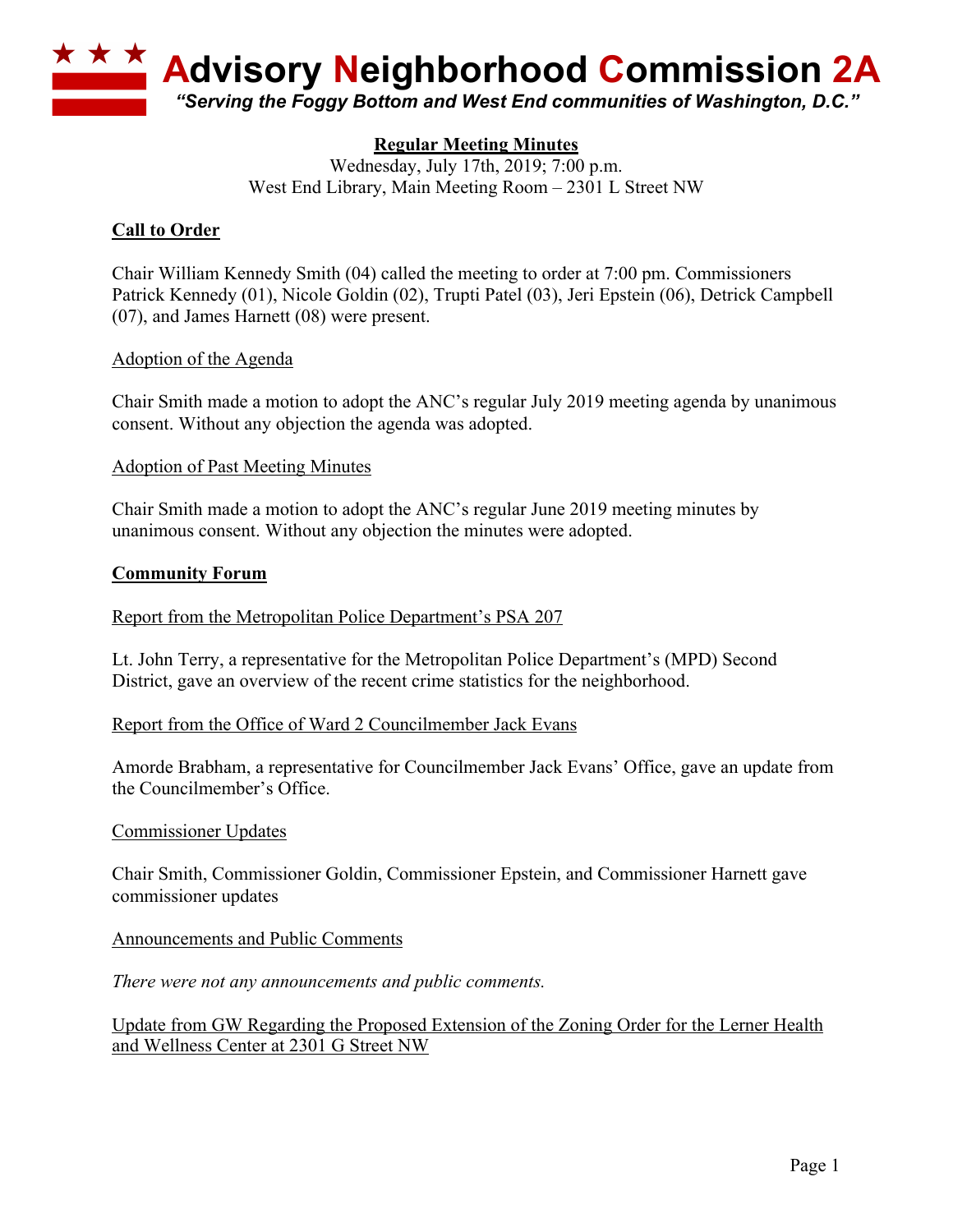Kevin Days, the Director of Community Relations for GW, and David Avitabile, counsel for GW, gave an update regarding the proposed extension of the zoning order for GW's Lerner Health and Wellness Center at 2301 G Street NW.

# **General Agenda**

# Presentation by Ernest Chrappah, Director of the Department of Consumer and Regulatory Affairs

Ernest Chrappah, the Director of the Department of Consumer and Regulatory Affairs (DCRA), gave a presentation regarding the work of the agency.

## Presentation Regarding GW's Planned Renovations to Thurston Hall at 1900 F Street NW

David Avitabile, counsel for GW; David Oakland, an architect for GW; and Michele Westrick, an architect for GW, gave a presentation regarding GW's planned renovations to Thurston Hall at 1900 F Street NW.

## Presentation by DC Water regarding DC's New Lead Water Service Line Replacement Programs

John Deignan, a Water Communications Coordinator for DC Water, gave a presentation regarding DC's new lead water service line replacement programs.

## Presentation Regarding the Updated Plans for the Development Project at 2506 I Street NW

Harry Ross, the architect for the applicant, gave a presentation regarding the updated plans for the development project at 2506 I Street NW.

## **Matters Before the Department of Consumer and Regulatory Affairs**

Consideration of a Resolution Regarding GW Hospital's Request for an After-Hours Permit to Operate a Mobile Crane on Select Upcoming Sundays in Order to Install the Hospital Helipad at 900 23rd Street NW

Chair Smith made a motion to adopt a proposed resolution regarding the matter. Commissioner Campbell seconded the motion, which was voted on and passed (VOTES: 7-0-0). The resolution reads as follows:

At a duly-noticed public meeting of Advisory Neighborhood Commission 2A held on July 17, 2019, applicant "Traffic Engineering Services LLC" presented to the Commission its request for support for an After Hours Permit Request for construction activities at 900 23<sup>rd</sup> Street NW (with staging on New Hampshire Avenue between 24<sup>th</sup> Street and Washington Circle).

The request is that the Commission support a permit for Sunday hours (7am to 7pm) on July  $21<sup>st</sup>$  and July  $28<sup>th</sup>$  (and August  $4<sup>th</sup>$ , if necessary due to weather conditions) in order to allow construction activities during daytime hours and the staging of equipment in public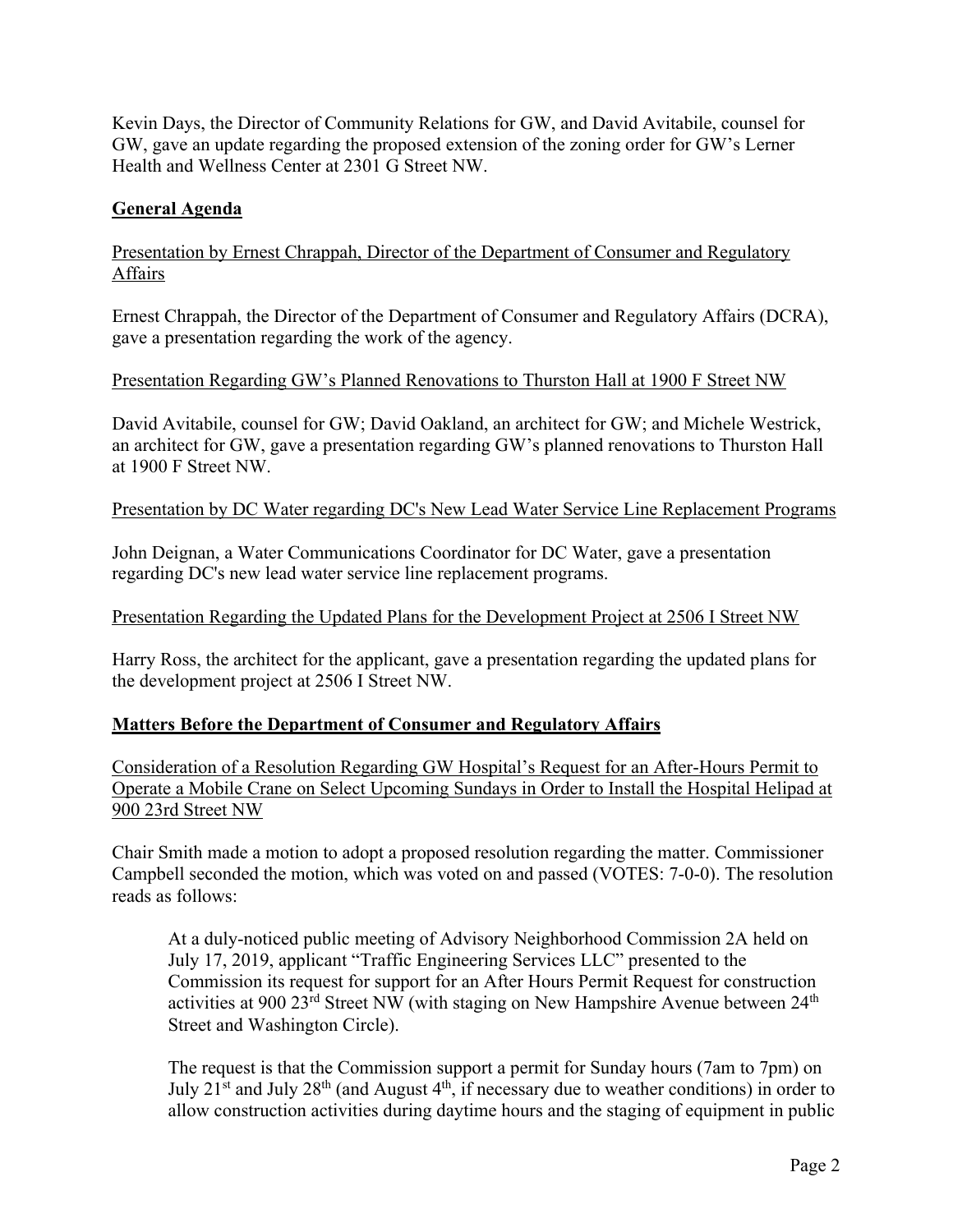space continuously over the weekends of July 20-21, July 27-28, and August 3-4 (if necessary). Permits have already been issued for the Saturdays in question.

The Commission voted to support this request by a vote of 7-0-0 after a motion made by Commissioner William K. Smith and seconded by Commissioner Detrick Campbell.

Consideration of a Resolution Regarding Boston Properties' Request for an After-Hours Permit for the Erection of Overhead Protection in the Public Alley as part of the 2100 Pennsylvania Avenue NW Construction Project

Commissioner Campbell made a motion to adopt a proposed resolution regarding the matter. Commissioner Kennedy seconded the motion, which was voted on and passed (VOTES: 7-0-0). The resolution reads as follows:

ANC 2A supports Boston Properties' request for an after-hours permit for the erection of overhead protection in the public alley as part of the 2100 Pennsylvania Avenue NW construction project.

#### **Matters Before the Alcoholic Beverage Regulation Administration**

Proper 21 – Application for a New Retailer's Class "C" Restaurant License at 2031 K Street NW

Commissioner Epstein made a motion to protest Proper 21's license application based on the adverse impact on the peace, order, and quiet of the neighborhood, subject to the applicant amending the outdoor hours on the application. Commissioner Campbell seconded the motion, which was voted on and passed (VOTES: 7-0-0).

Charles E. Smith Center – Application for the Transfer of the Establishment's Retailer's Class "CX" Multipurpose Facility License to a New Location at 600 22nd Street NW

Commissioner Smith made a motion to adopt a proposed resolution regarding the matter. Commissioner Kennedy seconded the motion, which was voted on and passed (VOTES: 7-0-0). The resolution reads as follows:

ANC 2A protests the Charles E. Smith Center's application for the transfer of the establishment's Retailer's Class "CX" Multipurpose Facility license to a new location at 600 22nd Street NW based on the adverse impact on the peace, order, and quiet of the neighborhood.

Notti 824 – Application for a Substantial Change to the Establishment's Retailer's Class "C" Restaurant License at 824 New Hampshire Avenue NW

Commissioner Smith made a motion to adopt a proposed resolution regarding the matter. Commissioner Epstein seconded the motion, which was voted on and passed (VOTES: 7-0-0). The resolution reads as follows: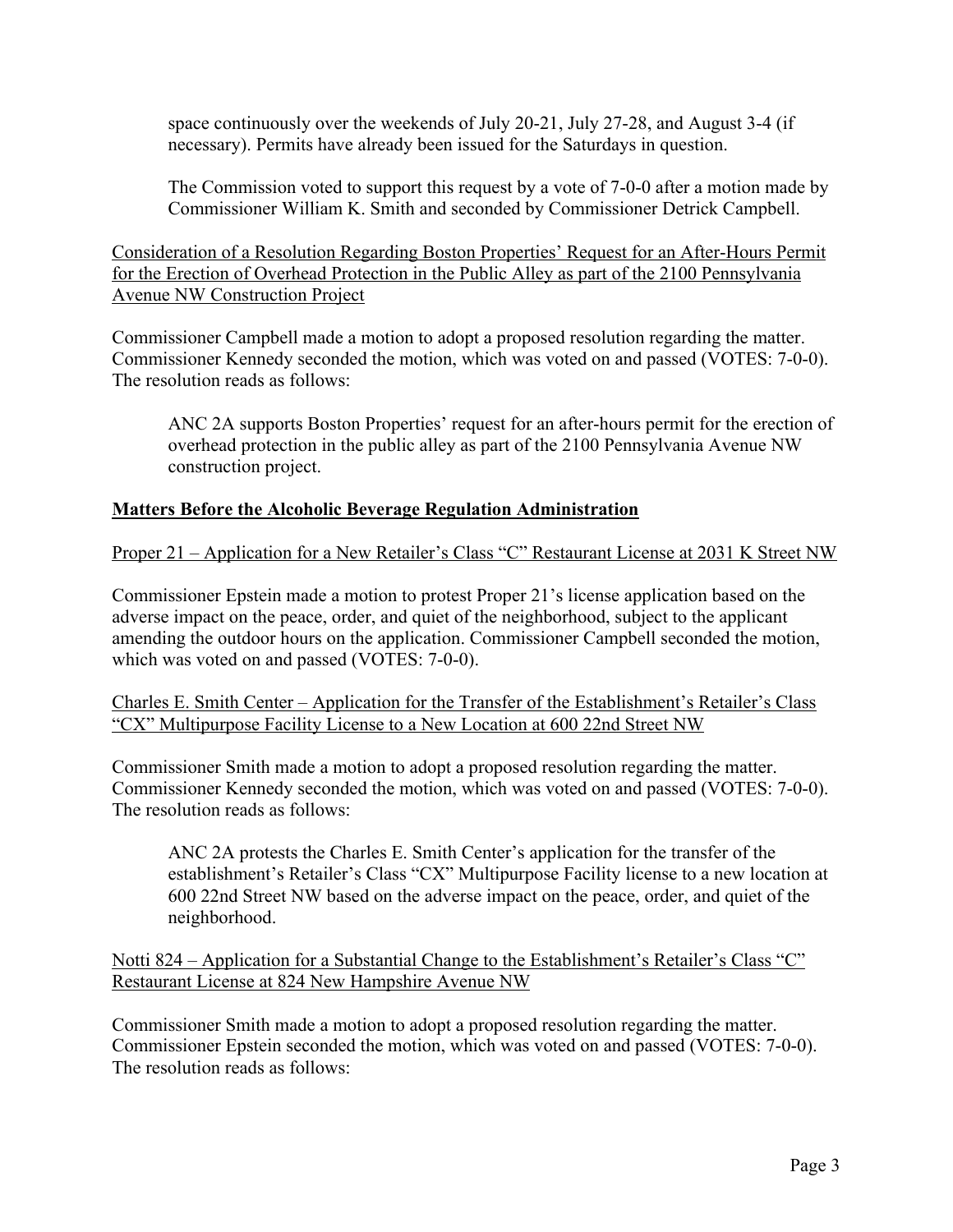ANC 2A supports Notti 824's application for a substantial change to the establishment's Retailer's Class "C" Restaurant license at 824 New Hampshire Avenue NW.

The Commission also supports Notti 824's request for a stipulated license as part of the establishment's substantial change application.

Consideration of a Resolution Regarding the Proposed Updated Settlement for the Watergate Hotel at 2650 Virginia Avenue NW

Chair Smith made a motion to approve the proposed updated settlement agreement between the Watergate Hotel and the ANC. Commissioner Patel seconded the motion, which was voted on and passed (VOTES: 7-0-0).

## **Matters Before the Public Space Committee**

Public Space Application by the West End Greek Restaurant for a New, Un-Enclosed Sidewalk Café with 20 Tables, 44 Seats, and 7 Umbrellas at 1118 23rd Street NW

Commissioner Goldin made a motion to adopt a proposed resolution regarding the matter. Commissioner Campbell seconded the motion, which was voted on and passed (VOTES: 7-0-0). The resolution reads as follows:

ANC 2A supports the West End Greek Restaurant's public space application for a new, un-enclosed sidewalk café at 1118 23rd Street NW.

#### **Matters Before the Historic Preservation Review Board**

Historic Preservation Review Board Concept Application for the Rehabilitation of an Existing Office Building and the Addition of a One-Story Roof-Top Amenity Space at 515 22nd Street NW

Commissioner Campbell made a motion to adopt a proposed resolution regarding the matter. Commissioner Goldin seconded the motion, which was voted on and passed (VOTES: 7-0-0). The resolution reads as follows:

ANC 2A supports the Historic Preservation Review Board concept application for the rehabilitation of an existing office building and the addition of a one-story roof-top amenity space at 515 22nd Street NW.

## **Matters Before the District Department of Transportation**

Consideration of a Resolution Regarding the Proposed Installation of a Two-Way Protected Bike Lane on G Street Between 17th Street and Virginia Avenue NW

Commissioner Harnett made a motion to adopt a proposed resolution regarding the matter. Commissioner Campbell seconded the motion, which was voted on and passed (VOTES: 5-1-1). The resolution reads as follows: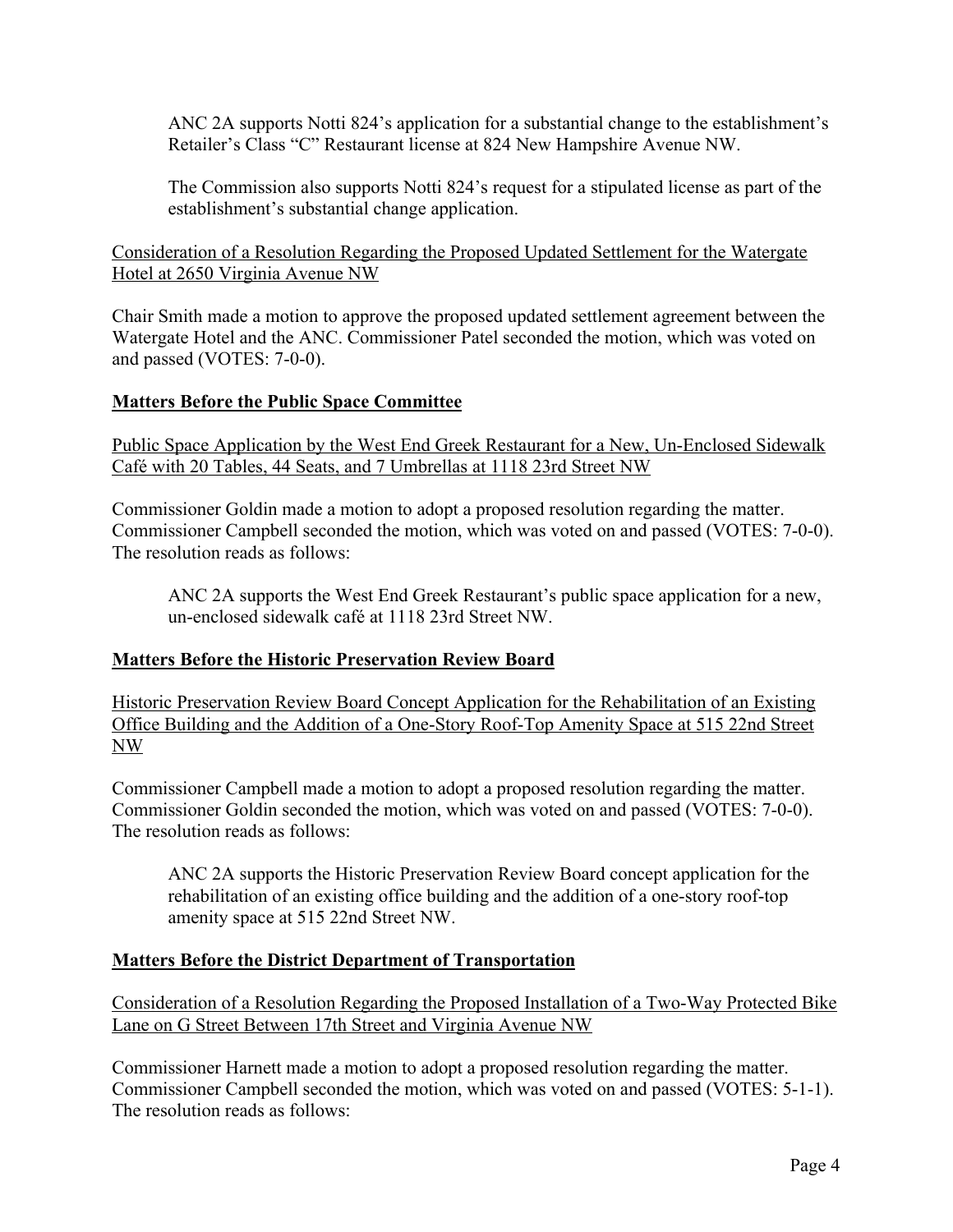WHEREAS, the Commission supports the District Department of Transportation's (DDOT) objective of creating an east-west protected bike lane connecting 17th Street NW and Virginia Avenue NW,

WHEREAS, this segment of east-west connectivity is called for in the 2014 moveDC Bike Element and would fill a gap in the existing and planned bike lane or cycle track network, connecting Virginia Avenue NW to the White House with protected infrastructure for cyclists,

WHEREAS, the existing alternative with split bike lanes on F Street and G Street NW should not be advanced due to the existence of a better east-west two-way protected bike lane proposal for G Street NW and the following reasons:

- 1. Conditions of bike safety on F Street NW as of 2019 are rated as "Good," the highest of three scores for streets without protected bike lanes or a cycle track,
- 2. Conditions of bike safety on G Street NW as of 2019 are rated as "Fair," the middle of three scores for streets without protected bike lanes of a cycle track,
- 3. Safety concerns about the use of F Street and 23rd Street as a safe terminus of an F Street protected bike lane and as the connection to a future Virginia Avenue cycle track,
- 4. Two-way protected bike lanes are generally preferred over one-way due to wrong-way bike traffic, as is common on the L Street and M Street NW protected bike lanes, which is a hazard to bikers that are properly operating along the corridor,

WHEREAS, on the north side of the roadway along G Street NW, there are a number of significant challenges to protecting vulnerable road users through the installation of a protected bike lane, including:

- 1. Wide curb cuts on the 1700, 1800, and 1900 blocks would significantly limit the number of protective bollards that could be used to protect people on bikes along those stretches of road, with only up to 50 to 60 percent of the roadway being able to be protected,
- 2. George Washington University (GW) operates a shuttle stop on the 2200 block which occupies most of the block, and if this side of the street were to be selected for the two-way protected bike lane, the shuttle stop would need to be displaced to another block in the neighborhood,
- 3. Associated with the wide curb cuts are a significant number of underground parking garage entrances that would present potential conflicts between people driving and with people on bikes, as drivers are not used to looking two ways before pulling out of a garage on what is otherwise a one way street,
- 4. Traffic signals would need to be installed on both ends of the roadway on Virginia Avenue and 17th Street to allow people on bikes to connect to existing or future protected bike lane facilities due to a lack of existing crosswalks or requirements for other vehicles to stop to allow bikers to cross the street,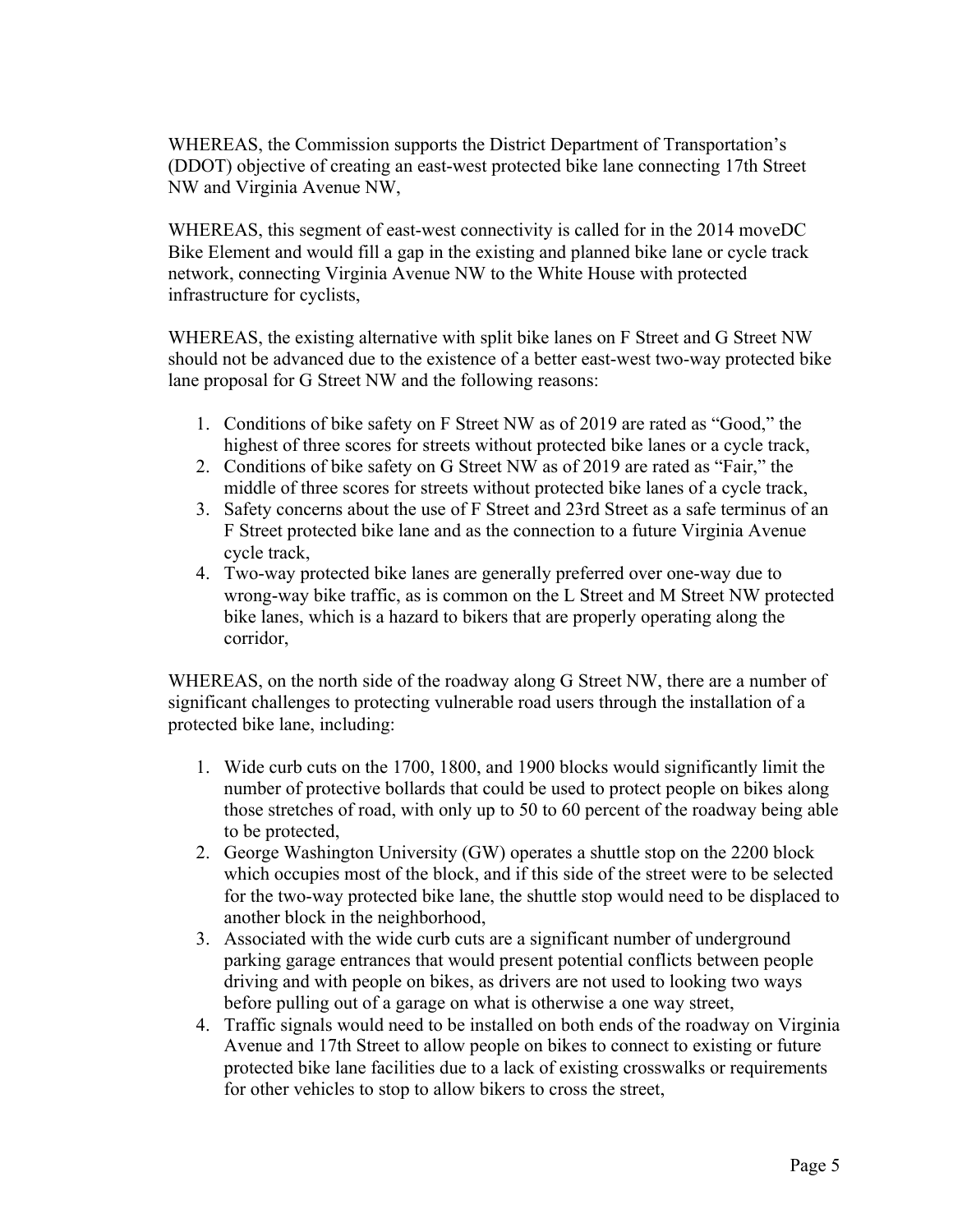5. Signal adjustments to a limited number of intersections along the corridor would be necessary,

WHEREAS, on the south side of the roadway along G Street NW, there are less significant challenges to protecting vulnerable road users through the instillation of a protected bike lane, including:

- 1. Traffic signals would need to be installed on both ends of the roadway on Virginia Avenue and 17th Street to allow people on bikes to connect to existing or future protected bike lane facilities due to a lack of existing crosswalks or requirements for other vehicles to stop to allow bikers to cross the street,
- 2. Signal adjustments to a limited number of intersections along the corridor would be necessary,

WHEREAS, the south side of G Street NW represents the better of the two aforementioned proposals, due to substantially less curb cuts which keep greater stretches of this proposed protected bike lane protected with plastic safety bollards or other protective equipment, the lack of a need to find a new block to position the GW Shuttle stop, and having substantially fewer and narrower parking garage and alley entrances, and

WHEREAS, under the District's commitment to the Paris Agreement under the United Nations Framework Convention on Climate Change to reduce the public's dependence on cars and Mayor Bowser's commitment to eliminate pedestrian fatalities and serious injuries by 2024, it is the Commission's responsibility to highlight where significant work remains to be done to advance those goals in Foggy Bottom and the West End, including through the instillation of new protected bike lanes or cycle track.

THEREFORE, BE IT RESOLVED that ANC 2A supports DDOT designing alternatives for an east-west two-way protected bike lane on the south side of G Street NW, and the north side of G Street NW, between 17th Street and Virginia Avenue NW.

BE IT FURTHER RESOLVED that ANC 2A, reiterating its prior positions from resolutions dated on May 23rd, 2018, February 13th, 2019, and May 9th, 2019, does not support the use of F Street NW for a protected bike lane, given the Commission's support for two-way protected bike lanes over one-way protected bike lanes due to wrong-way bike traffic, existing ratings used to classify existing F Street conditions as a safer than G Street, and the conflict intersection on the western terminus of the F Street proposal at 23rd Street NW.

BE IT FURTHER RESOLVED that ANC 2A supports moving existing residential parking permit (RPP) spaces and motorcycle spaces on the south side of the roadway to the north side of the roadway along the corridor, to replace meter-only parking spaces, as this change would preserve all RPP spaces between the 2200 and 2400 blocks of G Street NW and 12 motorcycle parking spaces on the 1700 block of G Street NW.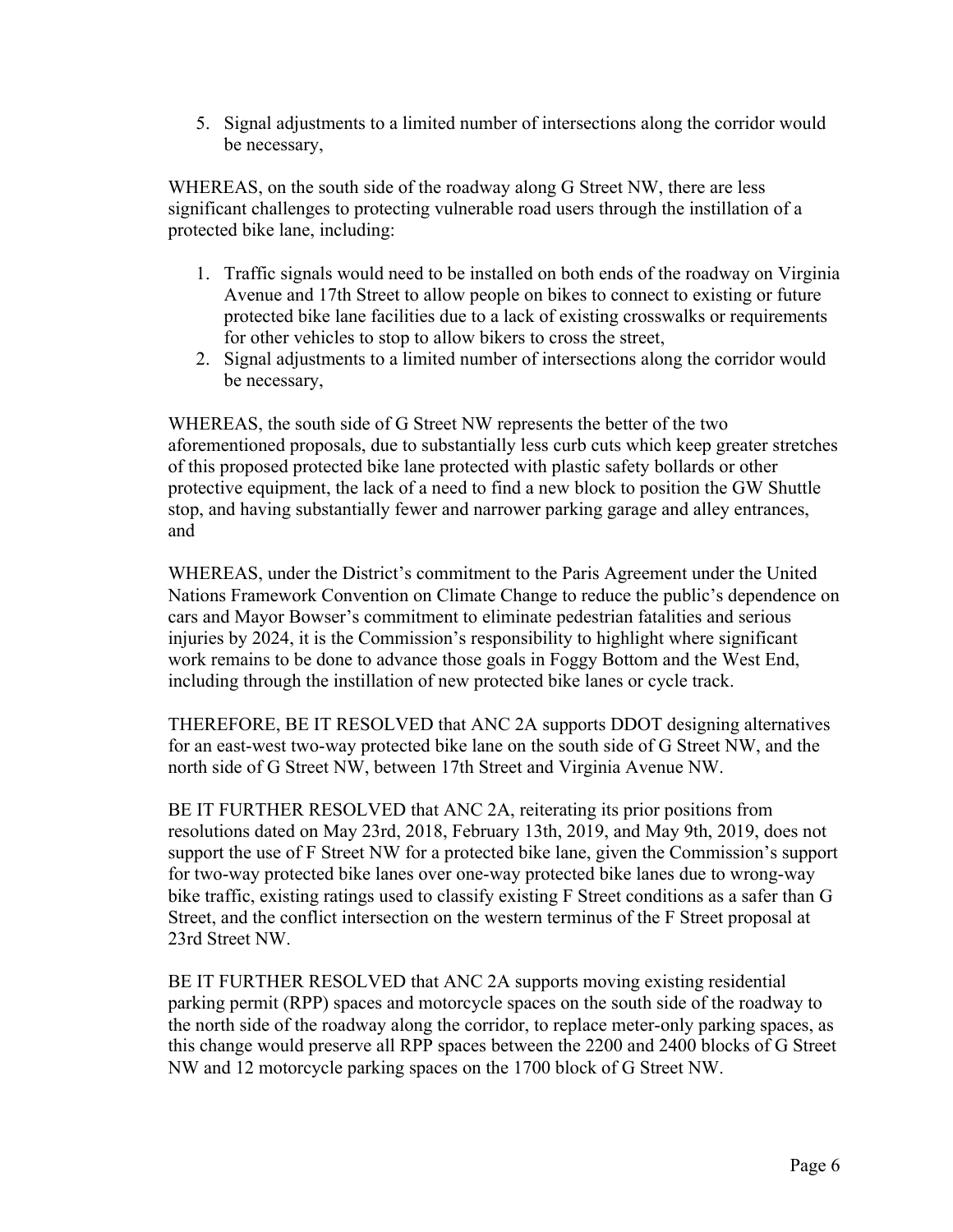BE IT FURTHER RESOLVED that given the upcoming renovation project at 1700 Pennsylvania Avenue and the impact it will have to public space beginning in about October of 2019, ANC 2A supports DDOT permanently repositioning the existing Capital Bikeshare station at 17th Street and G Street NW into the south side of the curb lane across from the entrance to the Consumer Financial Protection Bureau (CFPB) when at such a time it is necessary for construction, which would require the loss of one or two metered parking spaces, and be parallel to its current location.

BE IT FURTHER RESOLVED that ANC 2A supports the proposed Capital Bikeshare station at 21st Street and G Street NW, called for in a resolution dated April 2, 2019,8 to be located on the south curb side of the streetscape, east of the intersection, which DDOT's Capital Bikeshare team supports and has placed into the station planning pipeline.

#### Consideration of a Resolution Regarding the Proposed Modifications to the Alternatives for the District Department of Transportation's Pennsylvania Avenue West Streetscape Project

Commissioner Harnett made a motion to adopt a proposed resolution regarding the matter. Commissioner Epstein seconded the motion, which was voted on and passed (VOTES: 7-0-0). The resolution reads as follows:

WHEREAS, the District Department of Transportation (DDOT) is moving forward on evaluating and designing the Pennsylvania Avenue West Streetscape Project alternatives between 17th Street NW and Washington Circle, after holding a public meeting on June 14, 2019, and is seeking comment from the public on preliminary thirty percent designs, and

WHEREAS, the Commission cannot wait until 2022 for safer conditions on Pennsylvania Avenue West, and supports the immediate implementation of a road diet, protected bike lanes, and pedestrian elements of the Pennsylvania Avenue West Streetscape Project plan.

THEREFORE, BE IT RESOLVED that ANC 2A supports the objectives of the Pennsylvania Avenue West Streetscape Project, which are:

- 1. Enhancing the monumental corridor,
- 2. Introducing dedicated multimodal amenities, like protected bike lanes,
- 3. Improving the pedestrian experience,
- 4. Safely connecting destinations and neighborhoods for all users, and
- 5. Enhancing sustainability through the introduction of green infrastructure.

BE IT FURTHER RESOLVED that ANC 2A supports DDOT immediately implementing temporary measures through a Notice of Intent (NOI) that would create the roadway conditions and protected bike facilities called for under the Pennsylvania Avenue West Streetscape Project until the permanent project is ready to move forward with construction.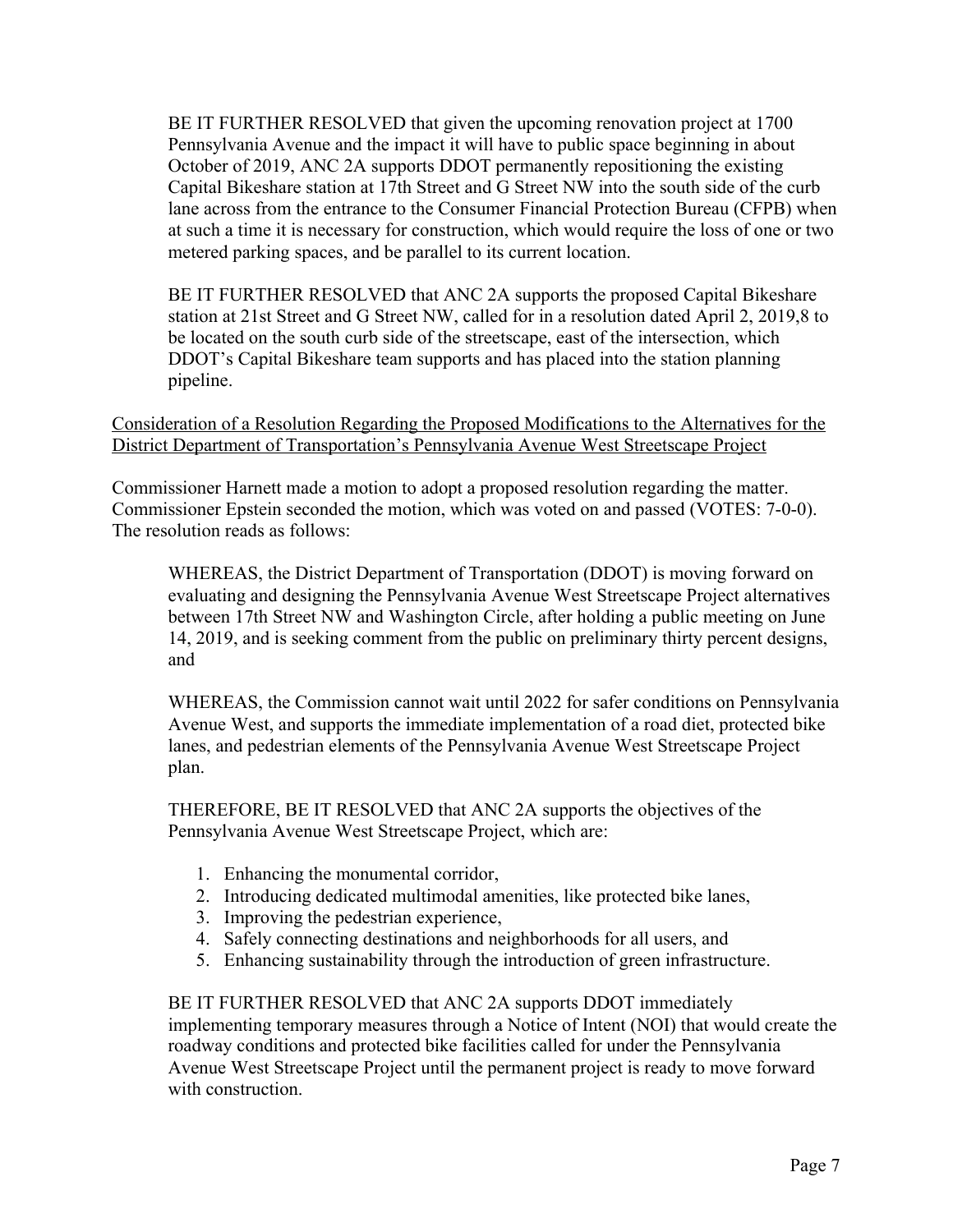BE IT FURTHER RESOLVED that ANC 2A supports increasing the width of the permanent separated bike lanes by one foot, to seven feet, to allow for greater passing width and enabling the use of Department of Public Works (DPW) clearing equipment to clear away snow and debris.

BE IT FURTHER RESOLVED that ANC 2A supports leveling the proposed protected bike lane with the surrounding treescape and sidewalk, which is not currently called for in this design, as doing so would make passing other people on bicycles safer and would protect against stormwater runoff issues.

BE IT FURTHER RESOLVED that ANC 2A supports removing all on-street metered parking and designating any remaining on-street parking as commercial and rideshare loading spaces, but especially on the southwest segment of the 1900 block of Pennsylvania Avenue NW.

BE IT FURTHER RESOLVED that ANC 2A requests and expects that DDOT will be timely, transparent, and accountable to the community concerning issues that could cause delay or alteration of the project.

Consideration of a Resolution Regarding the Proposed Removal of Defunct Parking Meter Stems Along the 2000 Block of G Street NW and the 800 Block of 22nd Street NW and the Proposed Removal of an Unenforceable Parking Meter on the 2200 Block of G Street NW

Commissioner Harnett made a motion to adopt a proposed resolution regarding the matter. Commissioner Campbell seconded the motion, which was voted on and passed (VOTES: 7-0-0). The resolution reads as follows:

BE IT RESOLVED that ANC 2A requests the removal of the six defunct parking meter stems along the 2000 block of G Street NW, an example of which is shown in Attachment 1.

BE IT FURTHER RESOLVED that ANC 2A requests the removal of the five defunct parking meter stems along the 800 block of 22nd Street NW, an example of which is shown in Attachment 2.

BE IT FURTHER RESOLVED that ANC 2A requests the removal of the parking meter on the southwest corner of the 2200 block of G Street NW, which is no longer a legal parking space, as shown in Attachment 3.

BE IT FURTHER RESOLVED that ANC 2A supports the creation of a new 311 request category allowing residents to request the removal of decommissioned transportation equipment, like defunct parking meters, so that future requests similar to this do not need to come before the Commission.

## **Administrative Matters**

Approval of the ANC's FY 2019 Quarter 3 Financial Report